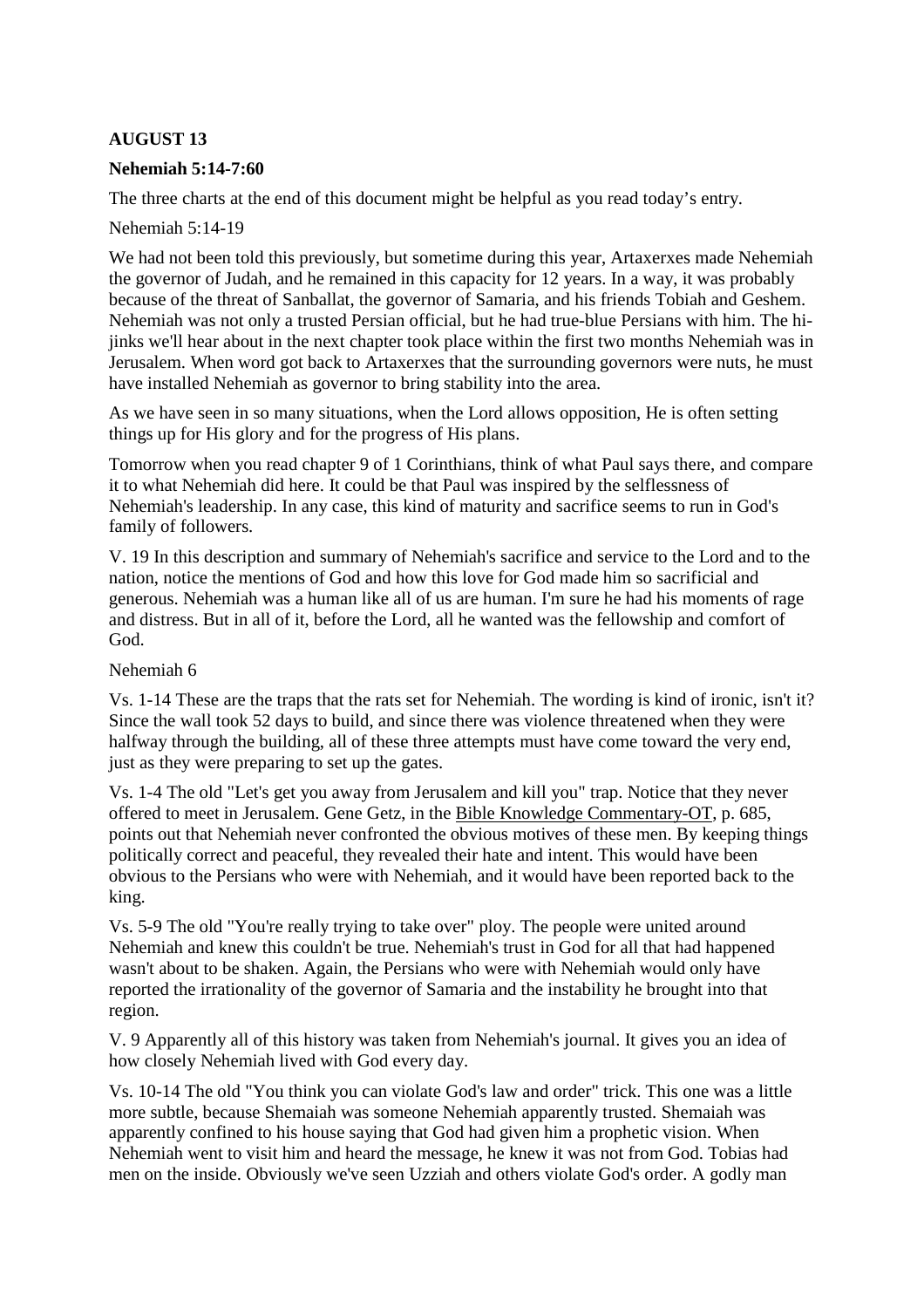didn't go where he wasn't supposed to go, even if he was the king or governor. This was supposed to create disunity between Nehemiah and Ezra and the priests and Levites. Remember, Ezra was a main leader and the priests and Levites were heavily involved in the work on the wall.

Vs. 15-19 Doing this in 52 days was a miracle of unity and God's favor. Now we see how deep Tobias's influence in Jerusalem was. This is sort of a last desperate measure to show Nehemiah who is really in control.

Even in this exchange of letters and lobbying for influence, the messengers who reported this would only have underscored for Artaxerxes how unstable the region was. Art needed a good governor to look out for the interests of Persia.

Nehemiah 7:1-60

Vs. 1-4 The threats only made Nehemiah more determined to make Jerusalem secure.

V. 2 This is literally Nehemiah's brother. We met him in chapter 1. He was a lover of God and someone Nehemiah could trust.

Vs. 5-60 At this point very few people lived in the city. Nehemiah was now going to "stock" the city with true-blue Jews. That's why the genealogy, basically Ezra's list, is given here.

There are some differences here between Ezra's list and Nehemiah's list; but thankfully for us the scholars have "duked it out" regarding these, and there are good explanations. If you're interested, the Bible Knowledge Commentary-OT, pp. 687-688, gives some short, sufficient answers.

Having the Jews themselves occupy Jerusalem would be one of Nehemiah's final steps in making Jerusalem secure. The final step would be the uniting of the people in following God.

## **1 Corinthians 8**

Paul has already raised several issues that he will revisit in this letter. He will bring some of these things together in chapter 10. This discussion in chapter 8 will be illustrated in chapter 9 and will really be addressed and concluded in chapter 10. Just as background for this chapter it is good to know that much of the meat sold in the markets had been offered in sacrifice to pagan gods. If you knew that these gods really didn't exist, why would it be wrong to eat this meat? Paul will eventually say that it is OK to eat that meat, but there are actually two issues that will be addressed in this discussion. First, there is a need for control and compassion for the weak believers, and second, there is great danger and self deception in being arrogant.

Vs. 1-3 This *knowledge*/logic is what Paul is aiming at. The Corinthians had found freedom in the knowledge that knowing Christ brought and some of them were flaunting that knowledge. But there is a difference between being "knowledge" driven and "knowing Christ" driven. The issue here is this proud knowledge that was resistant to being considerate of those who were still young in faith or weak in this area.

V. 3 is a very challenging verse for me. Paul is already anticipating 1 Corinthians 13, the chapter on love. Notice that this doesn't say one is known by love, but by what God does through us as a result of loving Him. I think the idea here is that it isn't knowledge that makes us known or gives us status, it is loving God. If we love God, He, working in us, makes us known by showing Himself to others through us. In a few verses Paul will use the phrase, *you who have knowledge*. In the OT because of his devotion to (love for) God, Elijah was known as a "man of God." That's the difference. Many people want to be known by what they know. God wants us to be known by loving Him and Him allowing Himself to be known through us. This may seem like a small thing, but for a disciple our lives have to be about following and reflecting Jesus, and not about